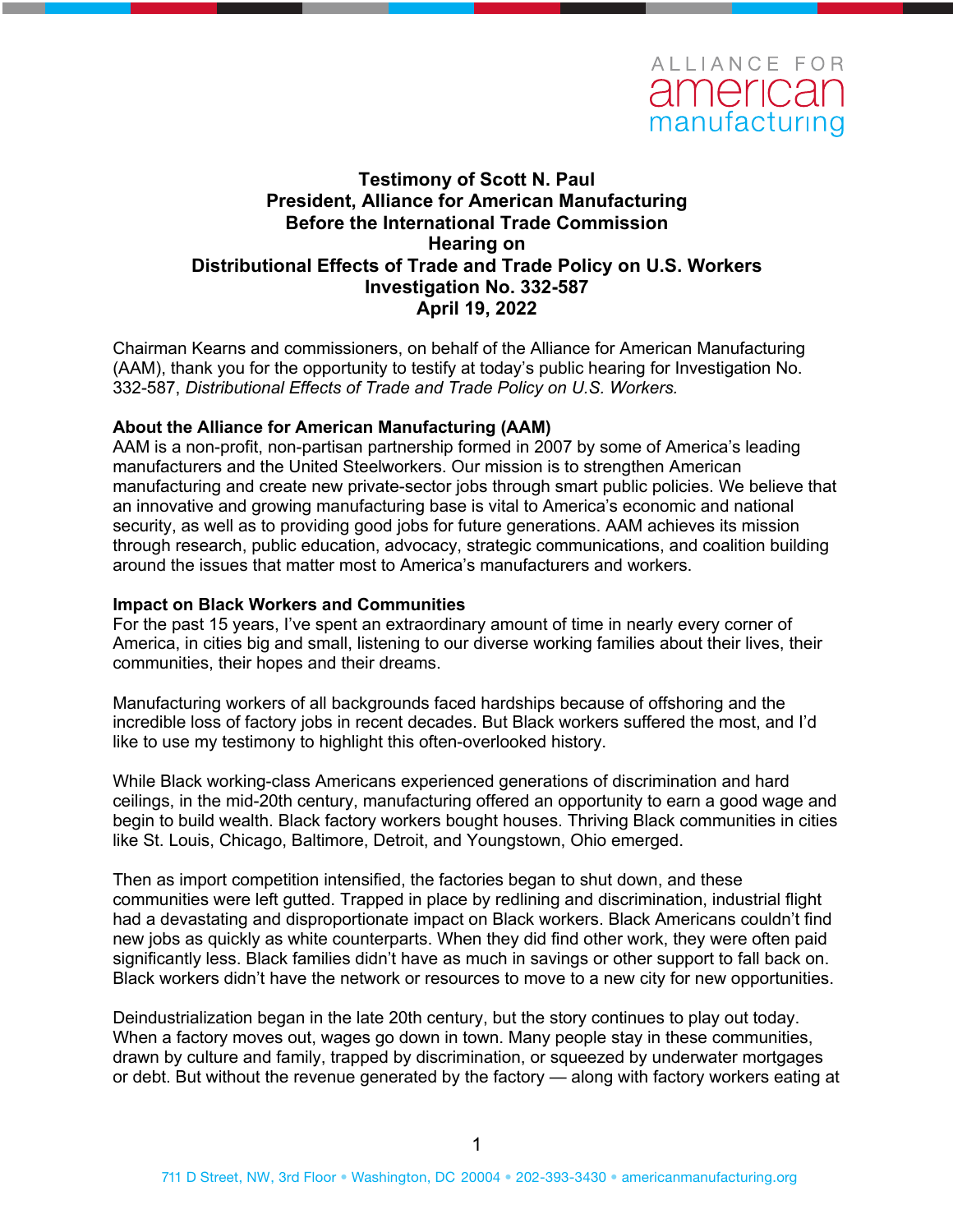# ALLIANCE FOR american manufacturing

local restaurants, shopping at local stores, donating to local charities — everyone and everything suffers, including the ability to fund and provide essential public services.

When times are bad, the social fabric of the community is ripped apart when it can least afford it.

This shock has been felt in thousands of towns across America, and particularly in the Industrial Heartland. Add social discrimination and structural inequities to all of this, and one can quickly understand why standard economic analysis of trade and trade policies may overlook farreaching and deep consequences.

This is why, for instance, an owner of the Baltimore Orioles more accurately analyzed the contribution of import competition, shifts of production, and deindustrialization to the massive social unrest his hometown saw back in 2015 than any trade model ever could.<sup>1</sup> Surging imports of steel and shifts of production in other industries over decades reduced manufacturing employment in Baltimore by more than 100,000 from 1950 to 1995, driving up poverty and despair in the process. Between 1995 and 2022, another 20,000 jobs were lost in the city.<sup>2</sup>

The social and economic fabrics of our nation, and of distressed communities, are interwoven. One cannot be strong without another.

### **Relevant Studies**

As the ITC considers these matters, several studies bear careful consideration and thorough digestion.

First, *The Decline in African-American Representation in Unions and Manufacturing, 1979-2007,* authored by John Schmitt and Ben Zipperer at the Center for Economic Policy and Research*. 3* The study traced the decline in Black worker representation by unions to a steep drop in manufacturing jobs, which other studies have demonstrated is highly correlated with import competition and shifts of production abroad. This decline in union representation, as other studies show, meant a loss in real wages and the ability to initiate or sustain wealth accumulation.

Second, *The effects of plant closing or threat of plant closing on the right of workers to organize* by Kate Bronfenbrenner of Cornell University for the North American Commission For Labor Cooperation in 1996.<sup>4</sup> This study demonstrated the rapid acceleration of the threat (and followthrough) of employers to close factories during collective bargaining actions in the wake of the implementation of the North American Free Trade Agreement. In more than one in 10 cases, employers directly threatened to move to Mexico if the workers voted to unionize. This

<sup>3</sup> See https://cepr.net/documents/publications/unions\_aa\_2008\_02.pdf <sup>4</sup> Accessed via

<sup>1</sup> See https://www.pbs.org/newshour/show/orioles-john-angelos-system-failing-baltimore and https://ftw.usatoday.com/2015/04/orioles-john-angelos-baltimore-protests-mlb <sup>2</sup> See

https://beta.bls.gov/dataViewer/view/timeseries/SMU24925813000000001;jsessionid=F2A3666DAE11ED 4D9783B8D360EAF536

https://www.academia.edu/811973/Final\_report\_The\_effects\_of\_plant\_closing\_or\_threat\_of\_plant\_closin g\_on\_the\_right\_of\_workers\_to\_organize